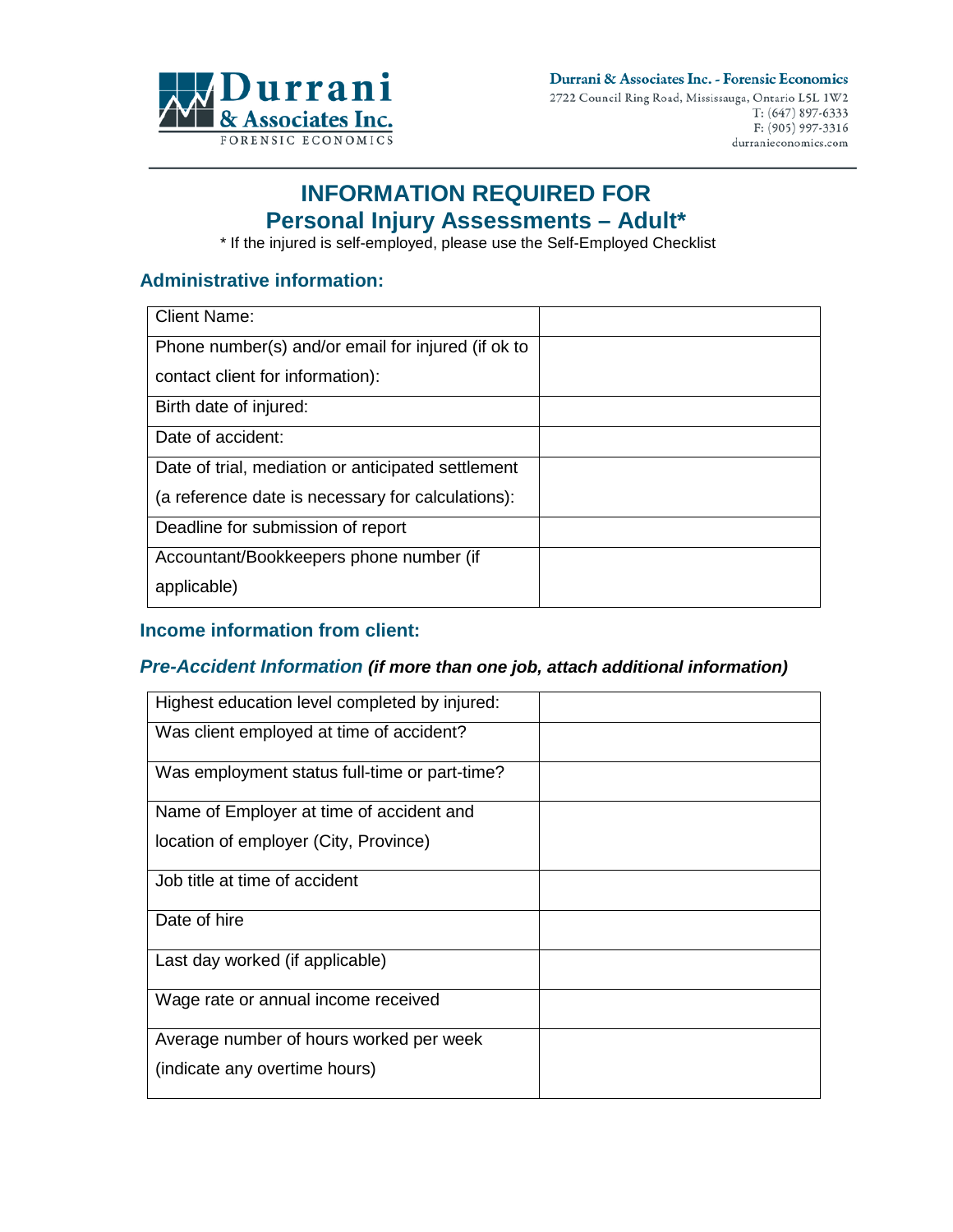

# *Post-Accident Information (if more than one job, attach additional information)*

| Any training or education taken after the       |  |
|-------------------------------------------------|--|
| Accident:                                       |  |
| Did client work after the accident?             |  |
| Was employment status full-time or part-time?   |  |
| Name of Employer after accident and location of |  |
| employer (City, Province)                       |  |
| Job title after accident                        |  |
| Date of hire                                    |  |
| Last day worked (if applicable)                 |  |
| Wage rate or annual income received             |  |
| Average number of hours worked per week         |  |
| (indicate any overtime hours)                   |  |

# **Additional income information from client:**

| Does the client have any income they have not   |  |
|-------------------------------------------------|--|
| reported on their tax returns (to be provided)  |  |
| Amounts of Income Replacement Benefits that     |  |
| were paid and the time periods.                 |  |
| Did client receive any settlement portion of    |  |
| Income Replacement Benefits?                    |  |
| Amount of short-term and/or long-term benefits  |  |
| received and corresponding time periods.        |  |
| Intended pre and post-accident aspirations      |  |
| regarding retirement, including intended age of |  |
| retirement                                      |  |